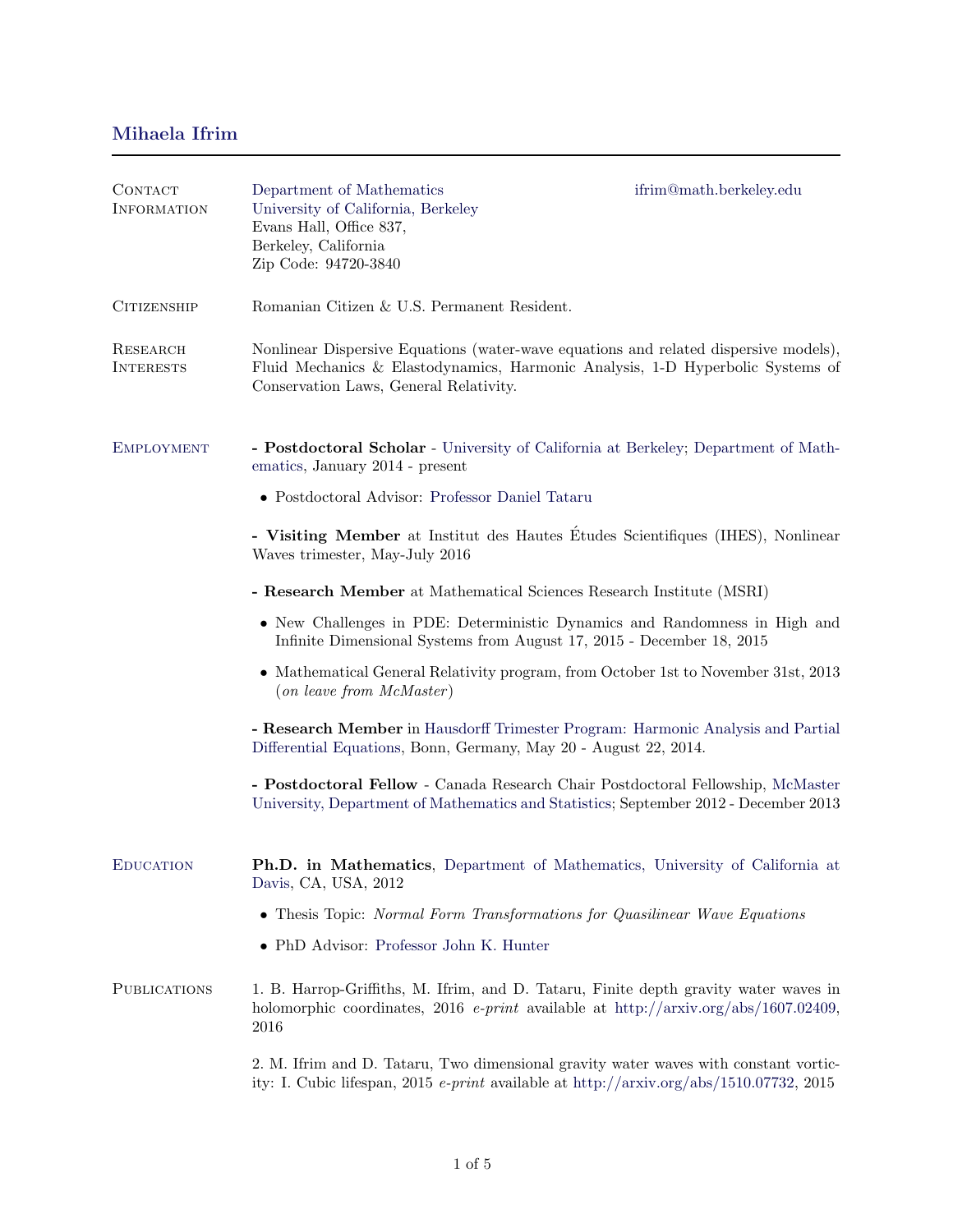3. B. Harrop-Griffiths, M. Ifrim, and D. Tataru, The lifespan of small data solutions to the KP-I, 2014 *e-print* available at [http://arxiv.org/pdf/1409.4487.pdf,](http://arxiv.org/pdf/1409.4487.pdf) to appear in International Mathematics Research Notices

4. M. Ifrim and D. Tataru, The lifespan of small data solutions in two dimensional capillary water waves, 2014 e-print available at [http://arxiv.org/pdf/1406.5471v2.pdf,](http://arxiv.org/pdf/1406.5471v2.pdf) to appear in Archive for Rational Mechanics and Analysis

5. M. Ifrim and D. Tataru, Two dimensional water waves in holomorphic coordinates II: global solutions,  $e\text{-}print$  available at [http://arxiv.org/pdf/1404.7583v2.pdf,](http://arxiv.org/pdf/1404.7583v2.pdf) Bull. Soc. Math. France, Vol. 144(2), pp. 369-394, 2016

6. M. Ifrim and D. Tataru, Global bounds for the cubic nonlinear Schrödinger equation (NLS) in one space dimension, e-print available at <http://arxiv.org/pdf/1404.7581v2.pdf> [,](http://arxiv.org/pdf/1404.7581v2.pdf) Nonlinearity, Vol. 28(8), pp. 2661-2675, 2015

7. J. K. Hunter, M. Ifrim, and D. Tataru, Two dimensional water waves in holomorphic coordinates, e-print available at [http://arxiv.org/pdf/1401.1252v2.pdf,](http://arxiv.org/pdf/1401.1252v2.pdf) Comm. Math. Phys., Vol.346(2), pp. 483-552, 2016

8. J. K. Hunter, M. Ifrim, D. Tataru, D. T. Wang, A modified energy method proving enhanced lifespan of smooth solutions of a Burgers-Hilbert equation, *e-print* available at [http://arxiv.org/abs/1301.1947,](http://arxiv.org/abs/1301.1947) Proceedings of the AMS, Vol. 143(8), pp. 3407-3412 2015

9. J. K. Hunter, M. Ifrim, Enhanced lifespan of smooth solutions of a Burgers-Hilbert equation, e-print available at [http://arxiv.org/abs/1112.0813,](http://arxiv.org/abs/1112.0813) SIAM Journal on Mathematical Analysis, Vol 44(3), pp. 1279-2235, 2012

10. J. K. Hunter, M. Ifrim, A quasilinear Schrödinger equation, large amplitude inertial oscillations in a rotating shallow fluid, *IMA Journal of Applied Mathematics*, Vol. 78(4), pp. 762-776, 2013

HONORS AND • Clay Mathematics Institute travel award for IHES Summer School on Nonlinear AWARDS Waves, Bures-sur-Yvette, France, July 18-29, 2016

> • [William Karl Schwarze Scholarship in Mathematics](https://www.math.ucdavis.edu/grad/financial/award_schol/scholarship_schwarze), [Department of Mathematics,](http://www.math.ucdavis.edu/) [University of California at Davis,](http://www.math.ucdavis.edu/) Spring 2010

> • [Alice Leung Scholarship in Mathematics](http://www.math.ucdavis.edu/grad/financial/award_schol/scholarship_leung), [Department of Mathematics, University of](http://www.math.ucdavis.edu/) [California at Davis,](http://www.math.ucdavis.edu/) Spring 2009

> • *[Travel Awards](http://www.math.ucdavis.edu/grad/financial/conference_travel)*, [Department of Mathematics, University of California at Davis,](http://www.math.ucdavis.edu/) Fall 2010, Fall 2011

> • Block Grant Fellowship, [Department of Mathematics, University of California at Davis,](http://www.math.ucdavis.edu/) Fall 2008, Spring 2009, Winter 2010, Winter 2011, Spring 2011 and Winter 2012

> • Scholarship in Mathematics, [Scoala Normala Superioara \(SNSB\), Institute of Mathe](http://www.imar.ro/~aprodu/snsb/SNSB/index.html)[matics Simion Stoilow of the Romanian Academy,](http://www.imar.ro/~aprodu/snsb/SNSB/index.html) Bucharest, Fall 2006 - June 2007

> • Scholarship in Mathematics, SMI, July 31st - September 3rd, [Scuola Matematica In](http://www.matapp.unimib.it/smi/index.html)[teruniversitaria \(SMI\), Perugia,](http://www.matapp.unimib.it/smi/index.html) Italy 2005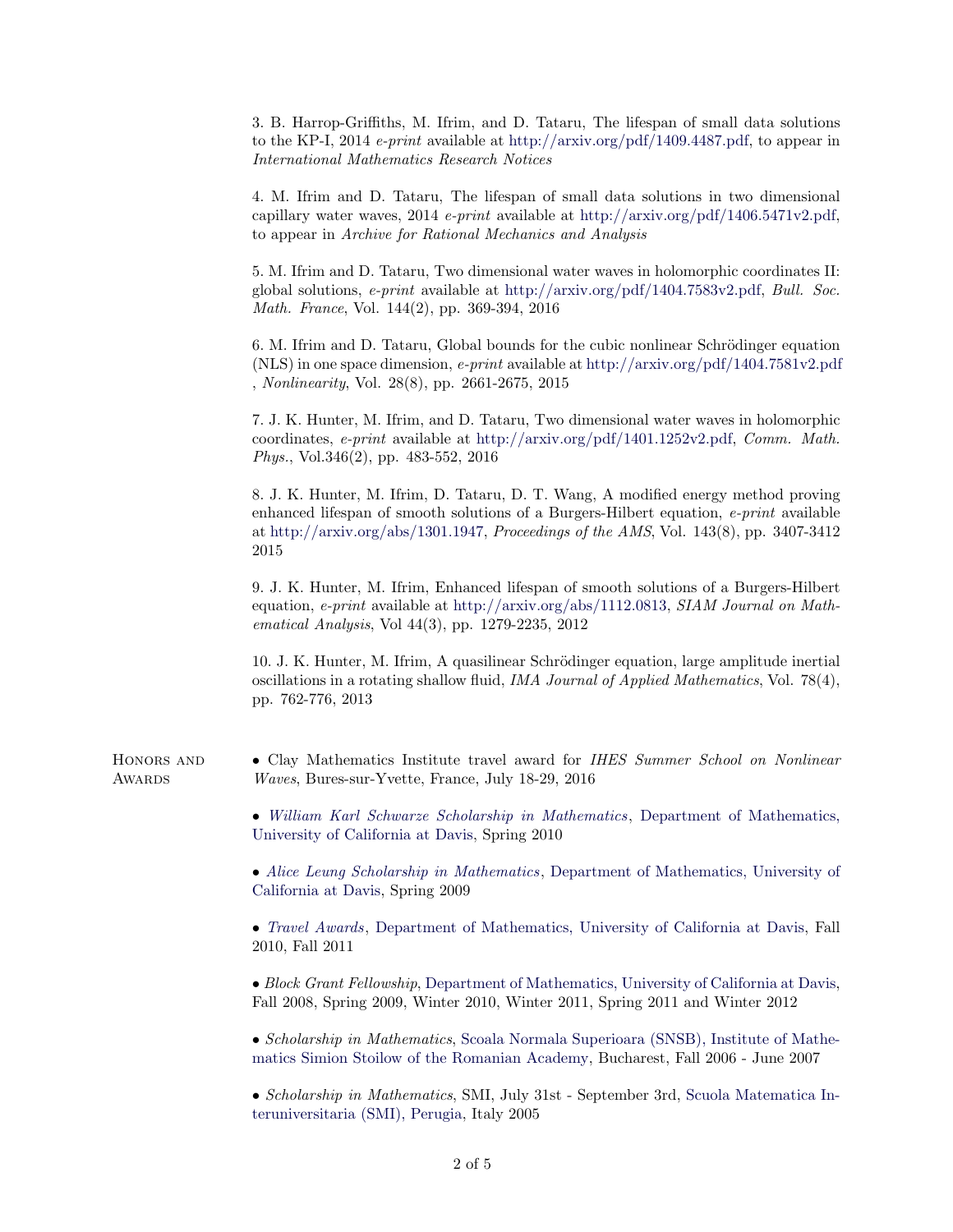• Scholarship in Mathematics, [Faculty of Mathematics and Computer Science, Univer](http://fmi.unibuc.ro/en/)[sity of Bucharest,](http://fmi.unibuc.ro/en/) Bucharest, Romania, Fall 2002 - July 2006

**AND CONFERENCES** 

PRESENTATIONS • [The Mathematical Congress of the Americas 2017,](http://www.mcofamericas.org/) Montreal, Canada, July 23-28, 2017 - upcoming

> • Oberwolfach Workshop: Nonlinear Waves and Dispersive Equations, 11 June-17 June 2017 - upcoming

> • [Joint Mathematics Meetings AMS Special Session,](http://jointmathematicsmeetings.org/meetings/national/jmm2017/2180_program_ss10.html#title) AMS Special Session on Recent Progress on Nonlinear Dispersive and Wave Equations, January 4-7, 2017 - upcoming

> • [AMS Fall Southeastern Sectional Meeting,](http://www.ams.org/meetings/sectional/2241_program.html) North Carolina State University, Raleigh, NC , November 12-13, 2016 - upcoming

> • [Theoretical and Computational Aspects of Nonlinear Surface Waves,](http://www.birs.ca/events/2016/5-day-workshops/16w5112/participants) Banff, Canada, October 30-November 4, 2016 -upcoming

• Analysis and PDEs Seminar, University at Paris-Nord, July 13th, 2016

• [One trimester long program: Nonlinear Waves,](http://www.ihes.fr/jsp/site/Portal.jsp?document_id=3807&portlet_id=1160) IHES, June 9, 2016

• [Nonlinear Evolution Problems, Oberwolfach Workshop,](https://www.mfo.de/occasion/1622/www_view) Oberwolfach, Germany, May 29 - June 4, 2016

• [International Conference on Evolution Equations in conjunction with the 31st annual](https://my.vanderbilt.edu/shanks2016/) [Shanks Lecture,](https://my.vanderbilt.edu/shanks2016/) Vanderbilt University, during May 16-20, 2016

• [Analysis of PDE's of Fluid Mechanics Workshop,](http://math.rice.edu/NewsEvents/Conferences/RecAdvFluids2015/index.html) Rice University, Houston, TX, May 9 - May 11, 2016

- [Colloquium, University of Southern California,](https://dornsife.usc.edu/cams/colloquia-current/) California, April 25, 2016
- [Analysis and PDEs Seminar,](#page-0-0) UC Santa Barbara, California, March 11, 2016

• [34th Annual Western States Mathematical Physics Meeting,](http://www.math.caltech.edu/~mathphysics/ws16.html) Caltech, February 15 - February 15, 2016

• [Special Seminar, North Carolina State University,](https://www.math.ncsu.edu/events/abstract.php?id=3363) NC State University, January 19, 2016

• [Colloquium, University of Miami,](http://www.math.miami.edu/highlights/colloquia/) Miami, January 14, 2016

• SIAM Conference on Analysis of Partial Differential Equations, Scottsdale, Arizona, December 7-10, 2015

• [Colloquium, University of North Carolina at Chapel Hill,](https://math.unc.edu/colloquium-36) December 1, 2015

• [Postdocs Seminar- MSRI associated to the program: New Challenges in PDE: Deter](https://www.msri.org/web/msri/scientific/colloquia-seminars/postdoc-seminars)[ministic Dynamics and Randomness in High and Infinite Dimensional Systems,](https://www.msri.org/web/msri/scientific/colloquia-seminars/postdoc-seminars) Novem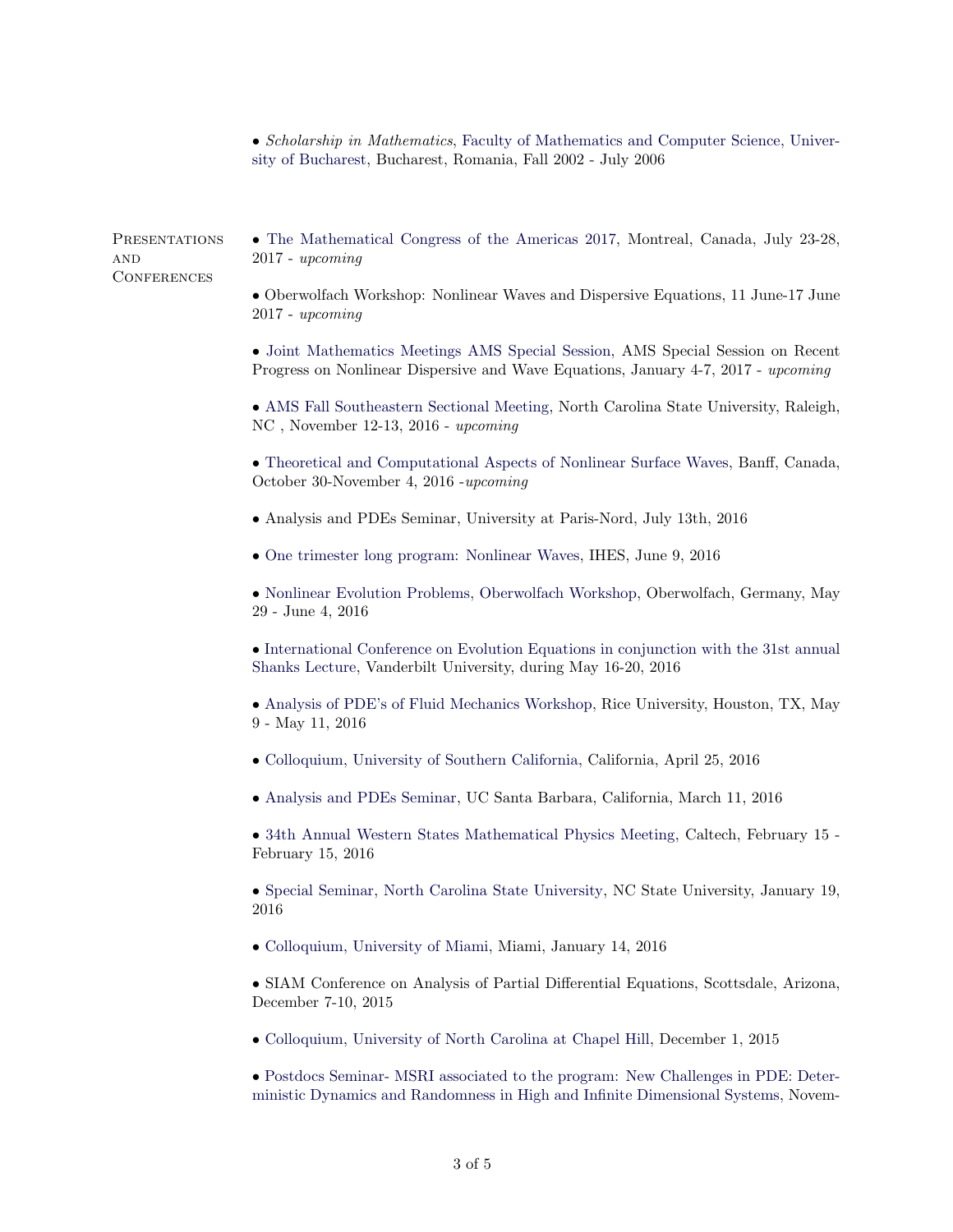ber 13, 2015

• [Fifth Abel Conference: Celebrating the Mathematical Impact of John F. Nash Jr.](http://www.ima.umn.edu/publications/abel-nash-nirenberg.html) [and Louis Nirenberg,](http://www.ima.umn.edu/publications/abel-nash-nirenberg.html) IMA, Minnesota, November 02-04, 2015

• [Shocks, Singularities and Oscillations in Nonlinear Optics and Fluid Mechanics,](http://www.shocks2015.units.it/) IN-DAM, Rome, Italy, September 14-15, 2015

• [AMS Sectional Meeting AMS Special Session, Spring Eastern Sectional Meeting,]( http://www.ams.org/meetings/sectional/2225_program_ss14.html) [Georgetown University, Washington, DC March 7-8, 2015]( http://www.ams.org/meetings/sectional/2225_program_ss14.html)

• [AMS Sectional Meeting AMS Special Session, Spring Western Sectional Meeting, Uni]( http://www.ams.org/meetings/sectional/2218_program_ss12.html#title)[versity of Nevada, Las Vegas, Las Vegas, NV, April 18-19, 2015]( http://www.ams.org/meetings/sectional/2218_program_ss12.html#title)

• [University of California at Berkeley, Analysis and PDE Seminar,]( https://math.berkeley.edu/wp/apde/seminar-schedule-spring-2015/) April 27, 2015.

• [University of Illinois at Urbana-Champaign, Harmonic Analysis and Differential Equa]( http://torus.math.uiuc.edu/cal/math/cal?year=2015&month=02&day=17&interval=day)[tions,]( http://torus.math.uiuc.edu/cal/math/cal?year=2015&month=02&day=17&interval=day) [Department of Mathematics,](https://math.unc.edu/) IL, February 17, 2015

• [University of California, Los Angeles,Analysis and PDE Seminar]( http://papyrus.math.ucla.edu/seminars/show_quarter.php?t=1427180400&type=Analysis) , February 13, 2015

• [The University of North Carolina at Chapel Hill, Analysis Seminar,]( https://math.unc.edu/analysis-seminar-13) [Department of](https://math.unc.edu/) [Mathematics,](https://math.unc.edu/) NC, Nov 12, 2014

• [Workshop: Harmonic Analysis Methods in Dispersive PDEs,](http://www.him.uni-bonn.de/programs/past-programs/past-trimester-programs/harmonic-analysis-2014/workshop-harmonic-analysis-methods-in-dispersive-pdes/) Hausdorff Institute, Bonn, Germany, June 10-13, 2014

• [Analysis and PDE Seminar](http://www2.math.umn.edu/seminar/all/2013//) , [School of Mathematics, University of Minnesota,](www.math.umn.edu) April 23, 2014

• [AMS Meeting - Western Spring Sectional Meeting University of New Mexico,](http://www.ams.org/meetings/sectional/2215_progfull.html) [Special](http://www.ams.org/meetings/sectional/2215_program_saturday.html#2215:SS11B) [Session on Harmonic Analysis and Dispersive Equations,](http://www.ams.org/meetings/sectional/2215_program_saturday.html#2215:SS11B) Albuquerque, NM, April 4-6, 2014

• [Dynamics in Geometric Dispersive Equations and the Effects of Trapping, Scattering](http://www.birs.ca/events/2014/5-day-workshops/14w5080) [and Weak Turbulence,](http://www.birs.ca/events/2014/5-day-workshops/14w5080) Banff, Canada, May 4-9, 2014

• [Berkeley Analysis/PDE Seminar,](http://math.berkeley.edu/~mbeceanu/seminar/) University of California, Berkeley, November 4, 2013

• [AMS Central Sectional Meeting, Washington University, St. Louis, MO, Special Ses](http://www.ams.org/meetings/sectional/2204_program.html)[sion: PDEs of Fluid Mechanics,](http://www.ams.org/meetings/sectional/2204_program.html) October 18-20, 2013

• [PDE and Applied Math Seminar,](https://www.math.ucdavis.edu/research/seminars/?talk_id=3645) University of California at Davis, California, Nov 19, 2013

• [Oberwolfach Workshop: Nonlinear Waves and Dispersive Equations, Germany,](http://www.mfo.de/occasion/1333/www_view) Oberwolfach, Germany, August 11 -18, 2013

• [Joint International Meeting of the AMS and the Romanian Mathematical Society,](http://imar.ro/ams-ro2013/description.php) Alba Iulia, Romania, June 27-30, 2013

• AIMS Lab Seminar, [McMaster University,](http://www.math.mcmaster.ca/talks/details.php?seminar_id=15) Canada, November 12, 2012